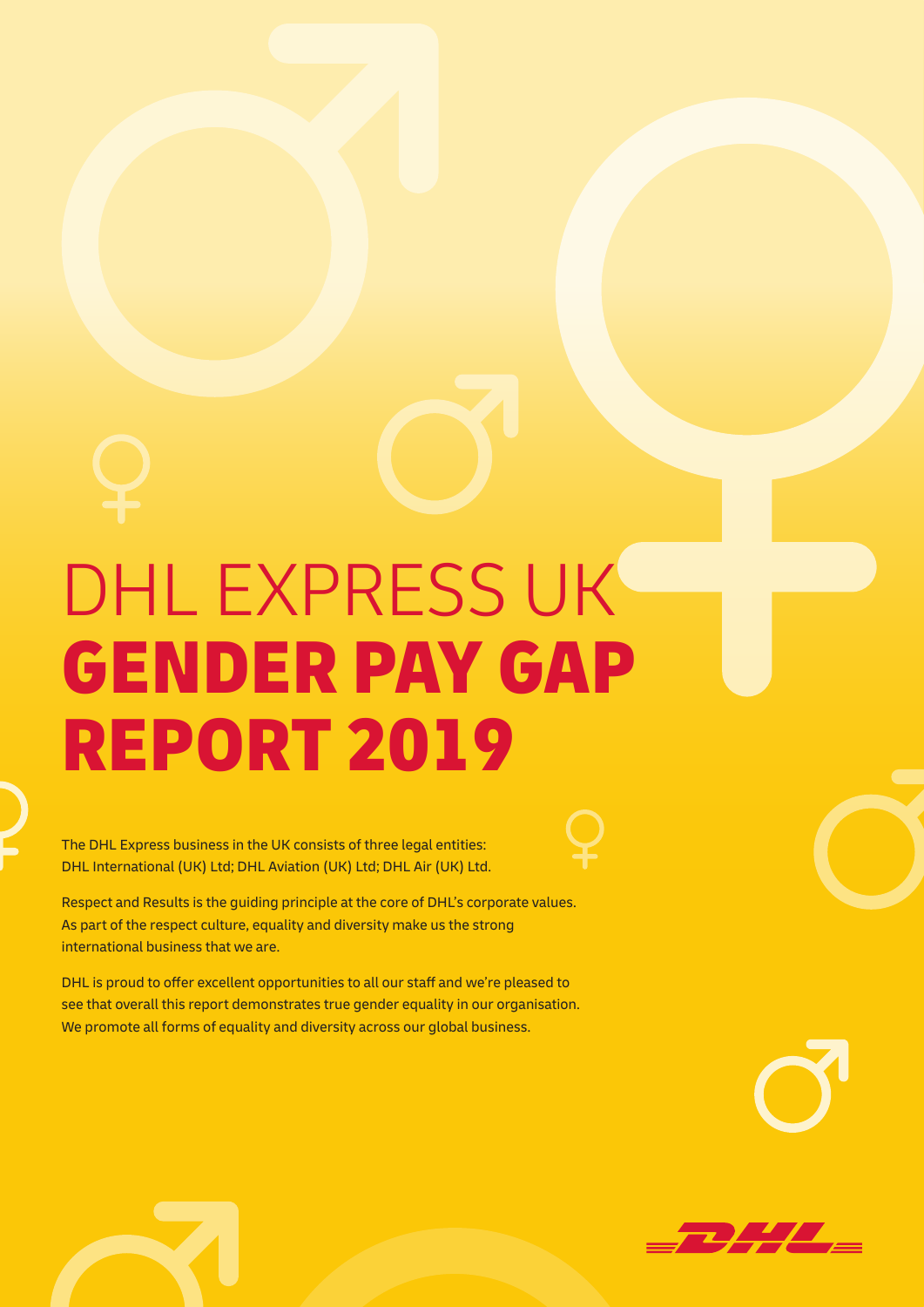## DHL INTERNATIONAL (UK) LTD GENDER PAY GAP REPORT 2019

#### GENDER PAY GAP ANALYSIS HAS DETERMINED THE FOLLOWING RESULTS:



As an organisation we are again pleased to see a result close to zero, with a mean gender pay gap of **-3.3%** when compared with the wider transport and storage industry, which has a mean average of **8.7%** (XpertHR). This result is also positive when compared with the overall UK business average of **13.1%** (XpertHR).

### **MEDIAN MEDIAN** - 10.4%

The median pay gap of **-10.4%** is favourable towards women, compared with the industry median average of **6.6%** (XpertHR) which is more favourable to men. Our analysis shows that our median result is due to the distribution of men and women in our overall workforce and the types of roles typically taken. Out of all women at DHL a higher percentage are placed in the higher quartiles. The workforce is generally split **70:30** men to women.

The transport and storage industry typically has more men in manual operational roles, with women more likely to undertake business support roles such as customer service or sales, where the pay is usually slightly higher. DHL is focused on creating an environment where everyone can thrive and encourages both men and women into all roles. Everyone has the opportunity for promotion and development, created through a learning culture with a catalogue of on-the-job, supervisory and leadership programmes available.

#### BONUS PAY

- The mean gender bonus gap is **-2.6%**
- The median gender bonus gap is **8.5%**
- The proportion of male employees receiving a bonus is **85.6%**
- The proportion of female employees receiving a bonus is **87.2%**

The mean gender bonus gap of **-2.6%** compares to an industry average of **23.3%** (Xpert HR). This result places us in a significantly better position than the industry and national average of **35.1%** (XpertHR). Bonuses are performance related and offered to all employees, dependant on start date.

#### **Employees by Quartile Pay Bands**

| <b>Band</b> | <b>Description</b>                                                                                                   | <b>Males</b> | <b>Females</b> |
|-------------|----------------------------------------------------------------------------------------------------------------------|--------------|----------------|
|             | Includes all employees whose standard hourly rate places them<br>at or below the lower quartile                      | 75.9%        | 24 1%          |
|             | Includes all employees whose standard hourly rate places them<br>above the lower quartile but at or below the median | 86.2%        | 13.8%          |
|             | Includes all employees whose standard hourly rate places them<br>above the median but at or below the upper quartile | 65.8%        | 34.2%          |
|             | Includes all employees whose standard hourly rate places them<br>above the upper quartile                            | 71 7%        | 28.3%          |

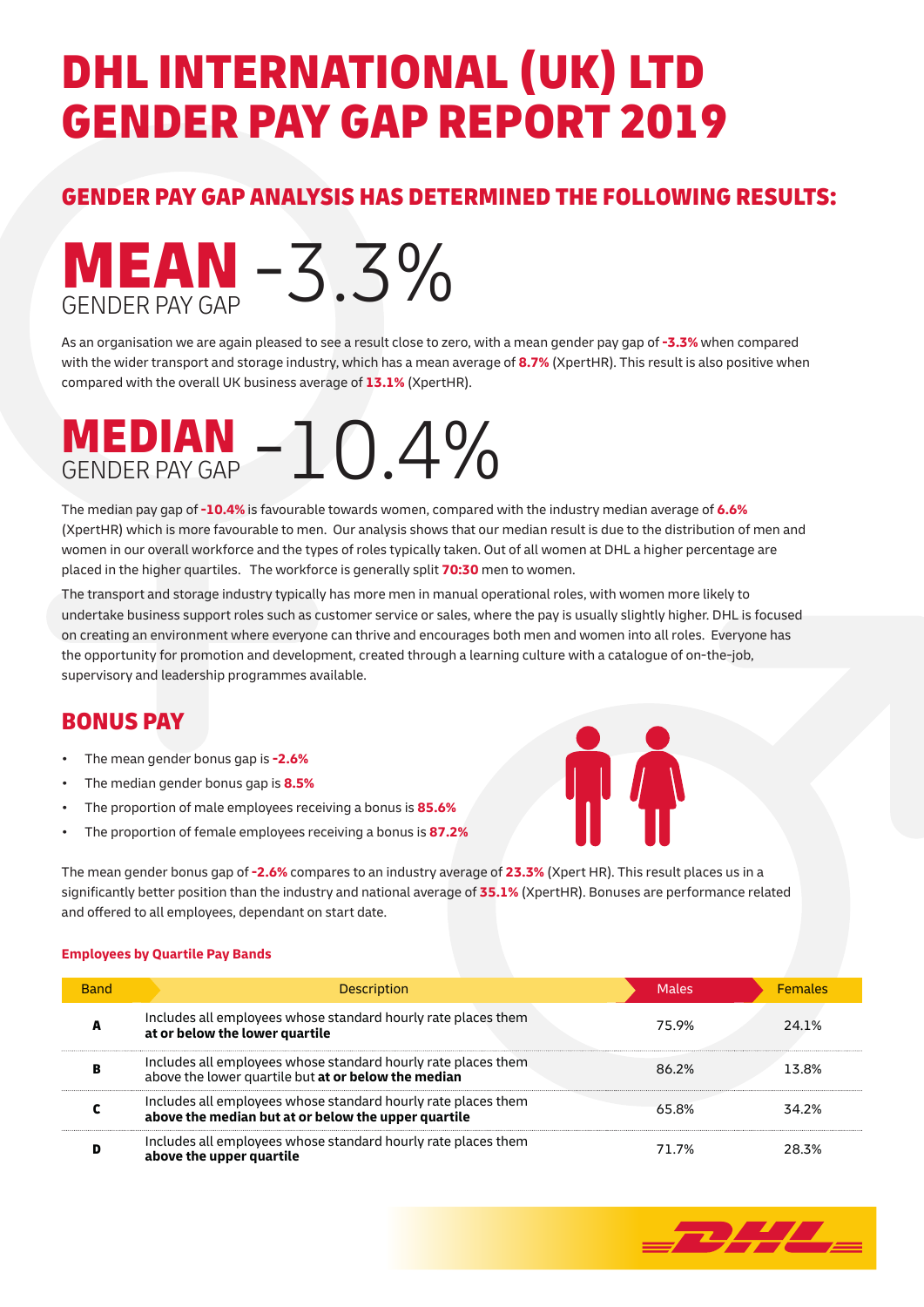# DHL AVIATION (UK) LTD GENDER PAY GAP REPORT 2019

#### GENDER PAY GAP ANALYSIS HAS DETERMINED THE FOLLOWING RESULTS:



We are pleased to report that this result is significantly lower than other organisations in the same sector and industry, and is representative of both our expectations and the core values of our business.

### **MEDIAN** GENDER PAY GAP 2.6%

We're extremely pleased with this result, which is representative of the diversity and equal opportunity offered to everyone by DHL Aviation (UK) Ltd.

### BONUS PAY

- The mean gender bonus gap is **-2.7%**
- The median gender bonus gap is **2.8%**
- The proportion of male employees receiving a bonus is **86%**
- The proportion of female employees receiving a bonus is **86.4%**



The low discrepancy between the proportion of males and females receiving a bonus is an excellent result for the company, and reflects the number of high-performing and successful women in higher levels of business management. Bonuses are performance-related and offered to all employees, dependant on start date.

#### **Employees by Quartile Pay Bands**

| <b>Band</b> | <b>Description</b>                                                                                                   | <b>Males</b> | <b>Females</b> |
|-------------|----------------------------------------------------------------------------------------------------------------------|--------------|----------------|
|             | Includes all employees whose standard hourly rate places them<br>at or below the lower quartile                      | 71.6%        | 28.4%          |
|             | Includes all employees whose standard hourly rate places them<br>above the lower quartile but at or below the median | 81 2%        | 18.8%          |
|             | Includes all employees whose standard hourly rate places them<br>above the median but at or below the upper quartile | 79.5%        | 20.5%          |
|             | Includes all employees whose standard hourly rate places them<br>above the upper quartile                            | 83.8%        | 16.2%          |

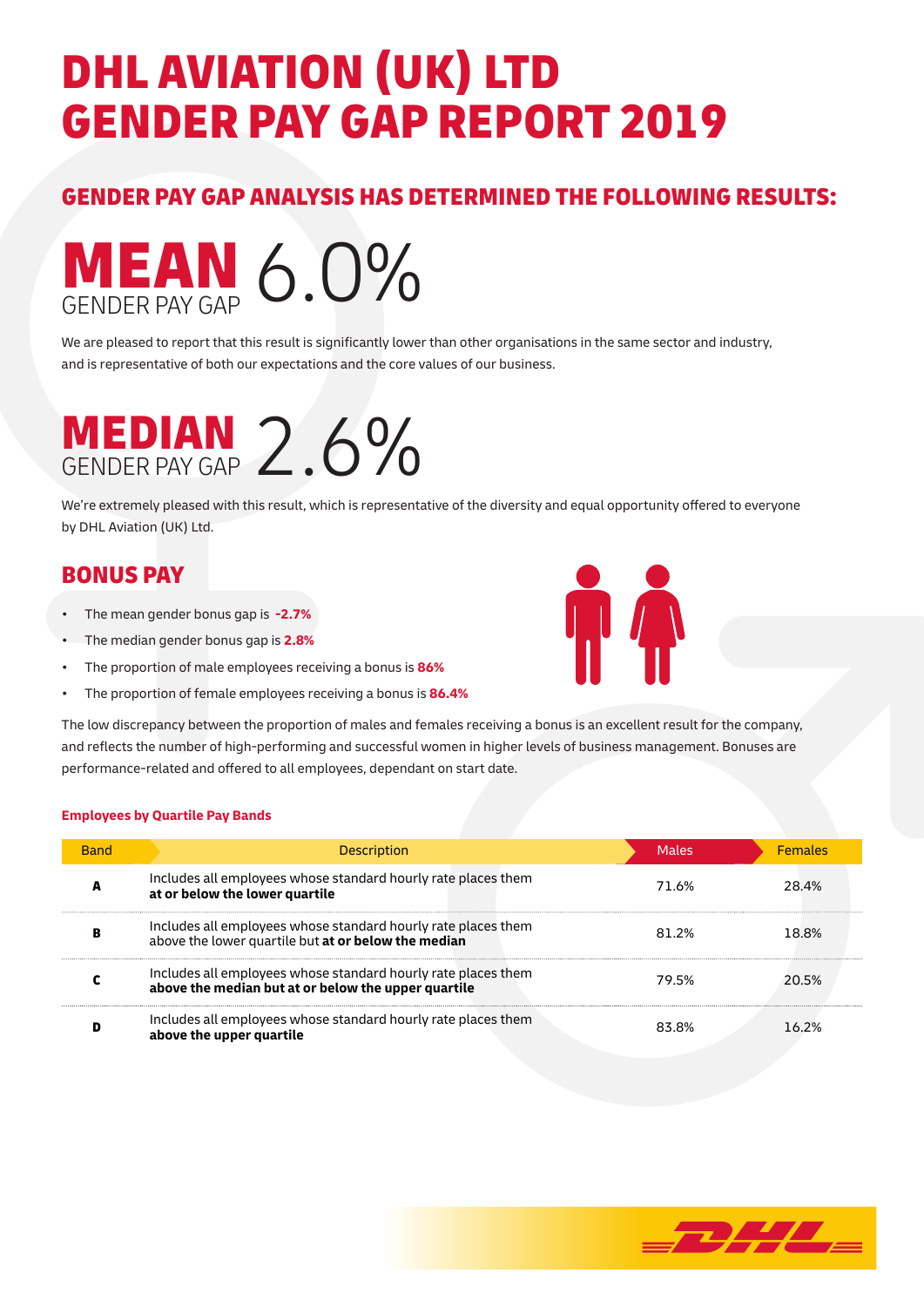# DHL AIR (UK) LTD GENDER PAY GAP REPORT 2019

DHL Air Ltd is the largest all-cargo air carrier in the UK, operating a fleet of Boeing 757-200 and 767-300 aircraft on worldwide operations. It also supports operations of customers operating Airbus A300-600 and Boeing 777 aircraft. Our headquarters is located at East Midlands Airport in the UK.

DHL Air Ltd employs 440 personnel (as of 5 April 2019), of which **88.9%** are male and **11.1%** are female. The percentage of females employed by DHL Air has increased by **1.1%** in the past year. This workforce is split into two areas: Aircrew (**66.1%**) and Ground Staff (**33.9%**).

#### **Employees by Quartile Pay Bands**

| <b>Band</b> | <b>Description</b>                                                                                                   | <b>Males</b> | <b>Females</b> |
|-------------|----------------------------------------------------------------------------------------------------------------------|--------------|----------------|
| A           | Includes all employees whose standard hourly rate places them<br>at or below the lower quartile                      | 67.3%        | 32.7%          |
| B           | Includes all employees whose standard hourly rate places them<br>above the lower quartile but at or below the median | 92.2%        | 7.8%           |
|             | Includes all employees whose standard hourly rate places them<br>above the median but at or below the upper quartile | 98%          | 2%             |
| D           | Includes all employees whose standard hourly rate places them<br>above the upper quartile                            | 98%          | 2%             |

### GENDER PAY GAP ANALYSIS HAS DETERMINED THE FOLLOWING RESULTS:

DHL Air Ltd, will continue its commitment to reduce the gender pay gap. Beneficial steps have already been taken in terms of targeting our recruitment campaigns to appeal to females in historically male-dominated fields. This effort will continue in the coming year and we hope to see a further increase in female recruitment during this time. Additionally, the continuation of training for our current female First Officers will further bridge the gap through promotion to Captain.



The Gender Pay Gap at DHL Air Ltd is less favourable overall than last year.

This can largely be explained by a predominantly-male pilot workforce. As shown below, **98%** of the upper and upper middle quartiles of DHL Air employees are male. The majority of these employees are Captains and First Officers; positions that often command larger salaries. The majority of DHL Air's female employees feature in the lower middle and lower quartile pay bands and represent positions including Administration, HR and Crewing. These positions are benchmarked and paid in line with the national averages. However, they are typically lower-paid.

Last year, an extensive recruitment campaign was launched to source pilots. During this time we're pleased to announce our female pilot recruitment increased by **500%;** an excellent step to reducing our gender pay gap. However, males still greatly outnumber females in this employment group. The ratio difference of male to female Aircrew employees will likely take a